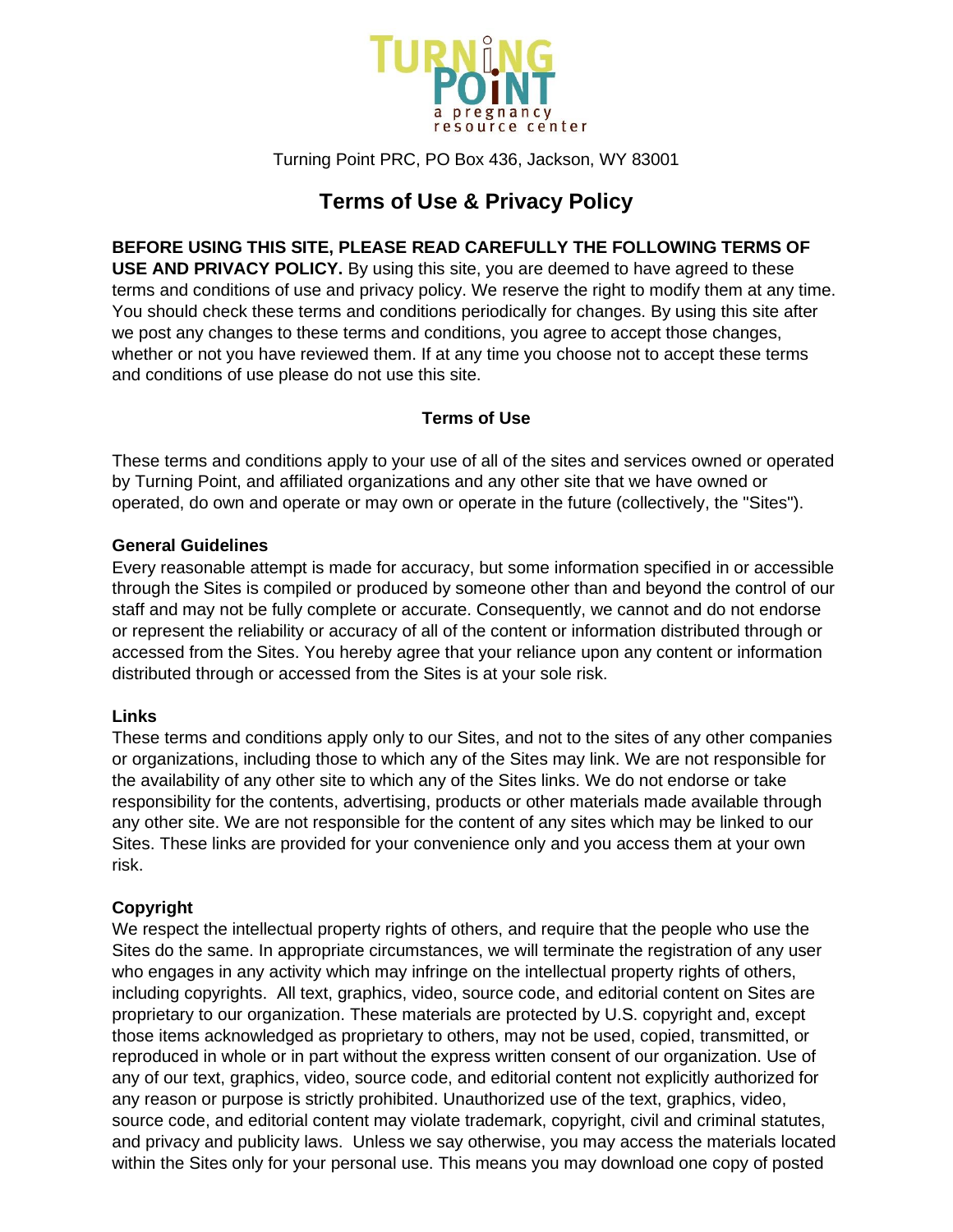materials on a single computer for personal, noncommercial home use only, so long as you neither change nor delete any author attribution, trademark, legend or copyright notice. When you download copyrighted material you do not obtain any ownership rights in that material. We reserve all rights under United States and international laws.

### **Disclaimers**

The services, products and materials on this site are provided "as is" and without warranties of any kind, either express or implied. We disclaim all warranties, express or implied, including but not limited to implied warranties of merchantability and fitness for a particular purpose. Neither we nor any of our respective licensors or suppliers warrant that any functions contained in the sites will be uninterrupted or error-free, that defects will be corrected, or that the sites or the server that makes them available are free of viruses or other harmful components. Neither we nor any of our respective licensors or suppliers warrant or make any representations regarding the use or the results of the use of the services, products or materials in this site in terms of their correctness, accuracy, reliability, or otherwise. You (and not we or any of our respective licensors or suppliers) assume the entire cost of all necessary servicing, repair or correction to your system. Applicable law may not allow the exclusion of implied warranties, so the above exclusion may not apply to you.

### **Limitation of Liability**

Under no circumstances, including but not limited to negligence, will we or any of our licensors or suppliers be liable for any special or consequential damages that result from the use of, or the inability to use, the materials on the sites, or any products or services provided pursuant to the sites, even if advised of the possibility of such damages. Applicable law may not allow the limitation or exclusion of liability or incidental or consequential damages, so the above limitation or exclusion may not apply to you. In no event shall the total liability to you by us or any of our licensors or suppliers for all damages, losses, and causes of action (whether in contract, tort, or otherwise) exceed the amount paid by you to us, if any, for accessing the sites.

#### **Indemnification**

You agree to defend, indemnify, and hold our organization and all our affiliates, employees, directors, officers, agents, material or communication providers, and internet service providers harmless from any and all losses, liabilities, claims, expenses, and damage awards, including, but not limited to attorneys' fees, that arise from any claim, action, or demand, by your use of or in connection with submission, transmission, posting, broadcast, or other communication with or to the Sites.

# **Warranties**

The reference materials and information contained in the Sites are intended only for your personal information. We make no representations or warranties about the Sites's content or the information or other material accessed through the Sites.

# **Information Obtained Through the Sites Does Not Constitute Medical, Legal, or Other Professional Advice**

The information contained in these Sites or transmitted to you electronically in response to a message from you is not intended nor implied to constitute medical advice, diagnosis, or treatment. Always visit or speak to a qualified health service provider in person prior to starting any new treatment or with any questions you may have regarding a medical condition. These Sites do not directly or indirectly practice medicine or dispense medical advice as part of this service. In addition, nothing contained in these Sites is intended to be or constitutes legal advice, and users should always seek the advice of an appropriate attorney or other professional regarding individual questions or concerns of a legal or professional nature. We assume no liability for any diagnosis, treatment, decision made, or action taken in reliance upon information contained in these Sites or any other internet sites linked to it in any way.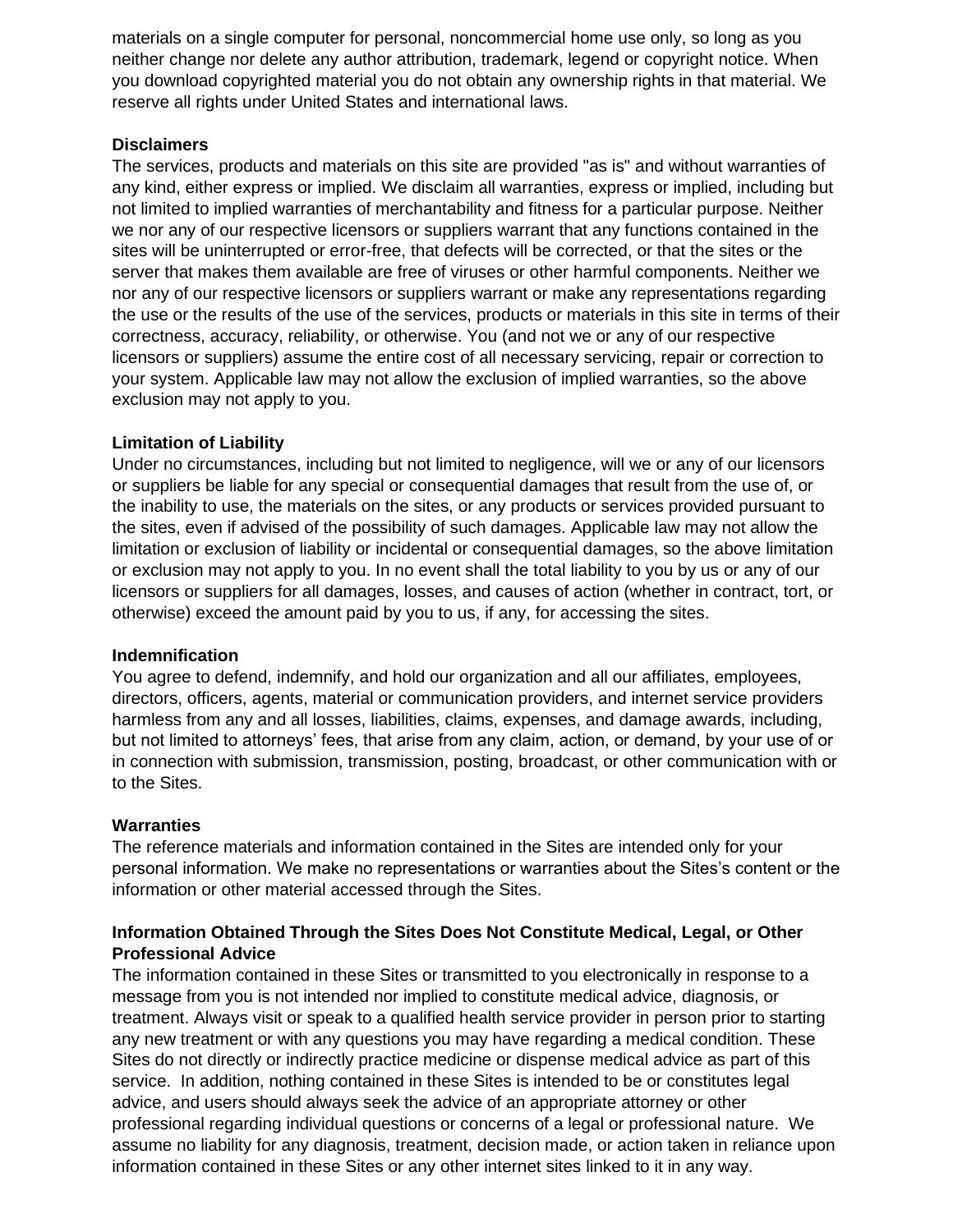### **Parental Permission**

Some of the information available on the Sites concerns the topic of sex and may not be appropriate for children. Further, the Sites are not directed to children under the age of 13 and we will not knowingly collect personally identifiable information from children under 13. We strongly recommend that parents participate in their children's exploration of the internet and any online services and use their browser's parental controls to limit the areas of the internet to which their children have access.

# **Uniform Disclosure Statement**

Our organization is recognized by the IRS as a ministry exempt from taxation under Section501(c)(3) of the Internal Revenue Service Code, and gifts are tax deductible to the extent allowed by law.

**California:** Our financial statement is available upon request. 100 percent of your gift may be deducted under Federal and State income tax laws. If you reside in California and have provided your personally identifiable information to us, you may request information once per calendar year about our disclosures of certain categories of your personally identifiable information to third parties for their direct marketing purposes. Such requests must be submitted to us in writing at the address below. **Florida:** A COPY OF THE OFFICIAL REGISTRATION AND FINANCIAL INFORMATION MAY BE OBTAINED FROM THE DIVISION OF CONSUMER SERVICES BY CALLING TOLL FREE WITHIN THE STATE, 1-800-435-7352. REGISTRATION DOES NOT IMPLY ENDORSEMENT, APPROVAL, OR RECOMMENDATION BY THE STATE. **Georgia:** Upon request, we will provide a full and fair description of this and its other programs, and a financial statement or summary. **Maryland:** A copy of the current financial statement is available upon request. For the cost of copies and postage, registration documents and other information are available from the Maryland Secretary of State. **Minnesota:** 100 percent of your gift may be deducted as a charitable contribution under Federal and state income tax laws. **Mississippi:** The official registration and financial information may be obtained from the Mississippi Secretary of State's office by calling 1-888-236-6167. Registration by the Secretary of State does not imply endorsement. **New Jersey**: INFORMATION FILED WITH THE ATTORNEY GENERAL CONCERNING THIS CHARITABLE SOLICITATION MAY BE OBTAINED FROM THE ATTORNEY GENERAL OF THE STATE OF NEW JERSEY BY CALLING 973-504-6245. REGISTRATION DOES NOT IMPLY ENDORSEMENT. **New York:** Upon request, a copy of the last annual report filed with the Attorney General is available from us or New York State Attorney General's Charities Bureau, Attn: Foil Officer, Department of State, 120 Broadway, New York, New York 10271. **North Carolina:** Financial information about us is available from the State Solicitation Licensing Branch at 1-888-830-4989. The license is not an endorsement by the state. **Pennsylvania:** Our official registration and financial information may be obtained from the Pennsylvania Department of State by calling toll-free within Pennsylvania, 1-800-732-0999. Registration does not imply endorsement. **Virginia:** A financial statement is available from the State Division of Consumer Affairs in the Department of Agriculture and Consumer Services upon request. Washington: The registration statement required by the Charitable Solicitation Act is on file with the Secretary of State. Additional information can be obtained by calling 1-800-332-4483. **West Virginia:** West Virginia residents may obtain a summary of the registration and financial documents from the Secretary of State, State Capitol, Charleston, West Virginia 24305. Registration does not imply endorsement.

# **Digital Millennium Copyright Act Notices**

As required by Section 512(c)(2) of Title 17 of the United States Code, if you believe that any material on the Sites infringes your copyright, you must send a notice of claimed infringement to us at the following address:

Name of Agent Designated to Receive Notification of Claimed Infringement:

Turning Point PRC Executive Director

Address: PO Box 436, Jackson, WY 83001 Telephone Number: (307) 733-5162 E-mail: info@turningpointjh.org.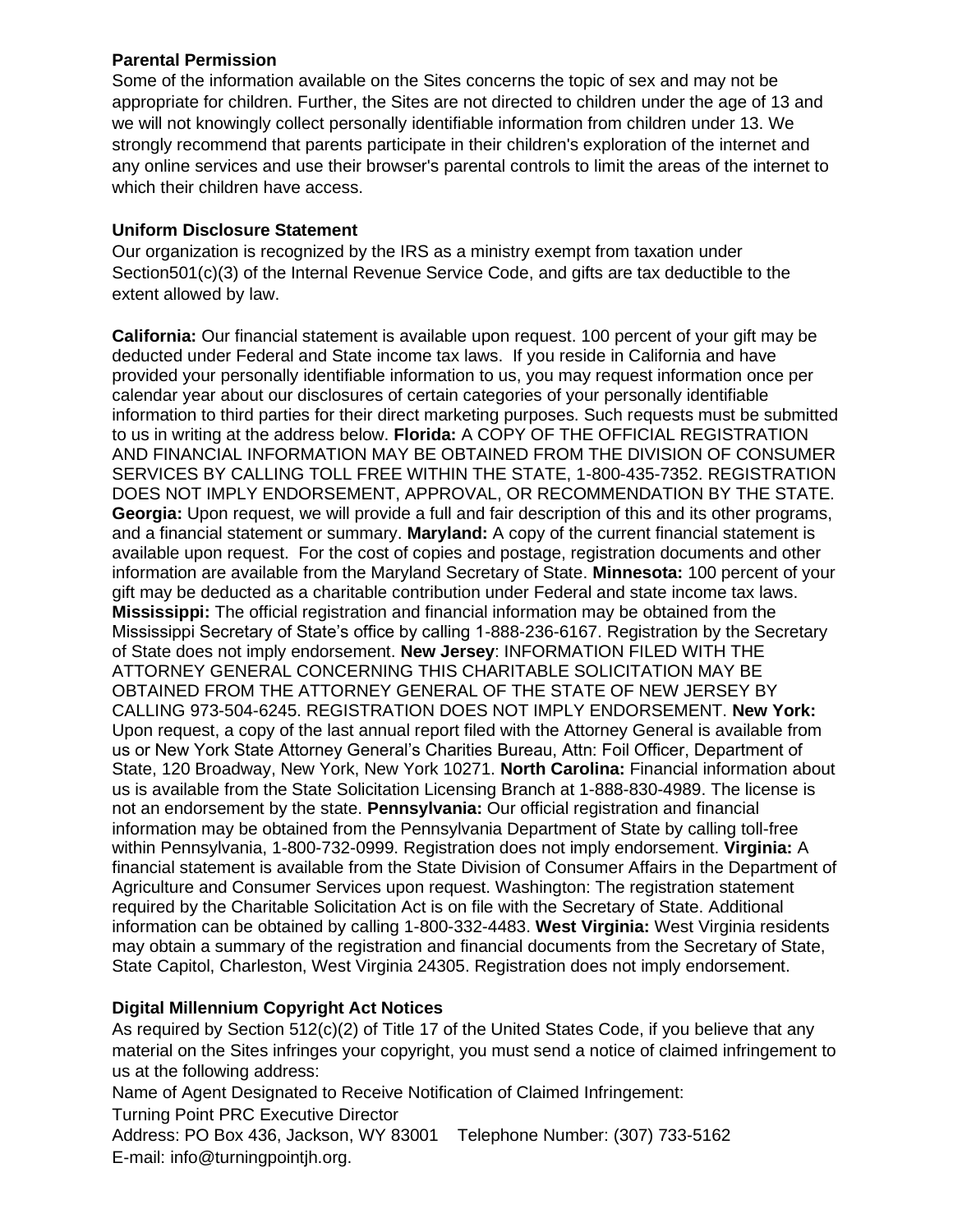To be effective, Section 512(c)(3)(A) of Title 17 of the United States Code requires that your notification of claimed infringement be a written communication and that it include certain elements explained therein. Please check the statute for more details.

# **Privacy Policy**

We are committed to protecting the privacy and security of the users of our Sites. This privacy policy will advise you about how we protect your personal information, and about what choices you have concerning our use of such information. By using our Sites, you consent to the processing of your information as set forth in this Privacy Policy, now and as amended by us. Our site also contains the link to our HIPAA Notice of Privacy Practices.

### **Personal Identification Information**

We may request personal identification information from you in connection with your use of, or participation in, scheduling appointments, communications, membership registration, discussion groups, requests for information or suggestions, visitors' requests for free products or services or additional information (including via email to us), and in connection with other activities, services or resources we make available on any of our sites. In all of these cases, we will collect personal identification information from you only if you voluntarily submit such information to us. We will never intentionally disclose any personal identification information about you as an individual user (such as, for example, your full name, street address, telephone number, or email address) to any third party without having received your permission. We do not sell or otherwise share your data with third parties. Though we make every effort to preserve user privacy, we may need to disclose personal information wherein we have a good-faith belief that such action is necessary to comply with a current judicial proceeding, a court order or legal process. We may share with others aggregated demographic information not linked to any personally identifiable.

### **To Whom We Disclose Your Information**

We may disclose the information we collect from or about you:

- to our affiliates;
- to service providers who work on our behalf;
- as required by law;
- when required to protect our rights or your safety or the safety of others, or to detect, prevent, or respond to misuse of our Sites.

In addition, we may share de-identified information, such as reports on user demographics and traffic patterns, with third parties, including researchers.

#### **Chat Rooms, Message Boards, and Public Forums**

Please keep in mind that whenever you voluntarily disclose personal information online – for example on message boards, through email, or in chat areas – that information can be collected and used by others. In short, by posting personal information online that is publicly accessible, you may receive unsolicited messages from other parties in return.

#### **Security**

These Sites takes every precaution to protect users' information. When users submit sensitive information via the Sites, we take great effort to ensure their information is protected both online and offline. When our registration/donor/appointment/chat form asks users to enter sensitive information (such as credit card number), that information is encrypted and is protected with the best encryption software we are aware of in the industry – SSL.

While we use SSL encryption to protect sensitive information online, we also aggressively protect user-information offline. Only ministry employees who need the information to perform a specific job (for example, our billing clerk or a customer service representative are granted